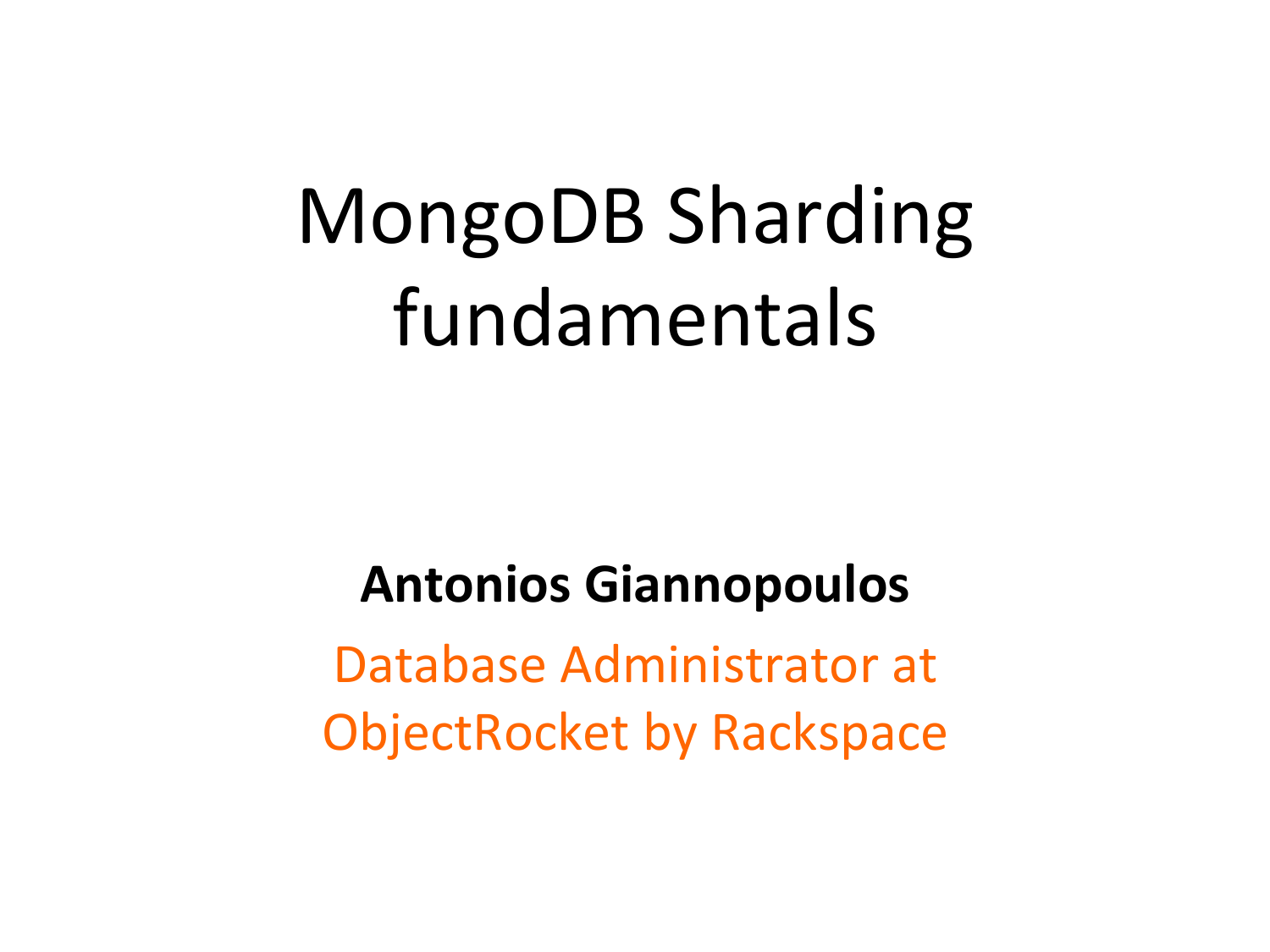## What is sharding?

- A mechanism for horizontal scaling
- Distributes the dataset over multiple servers (shards)
- Each shard is an independent database
- All shards consists a single logical database

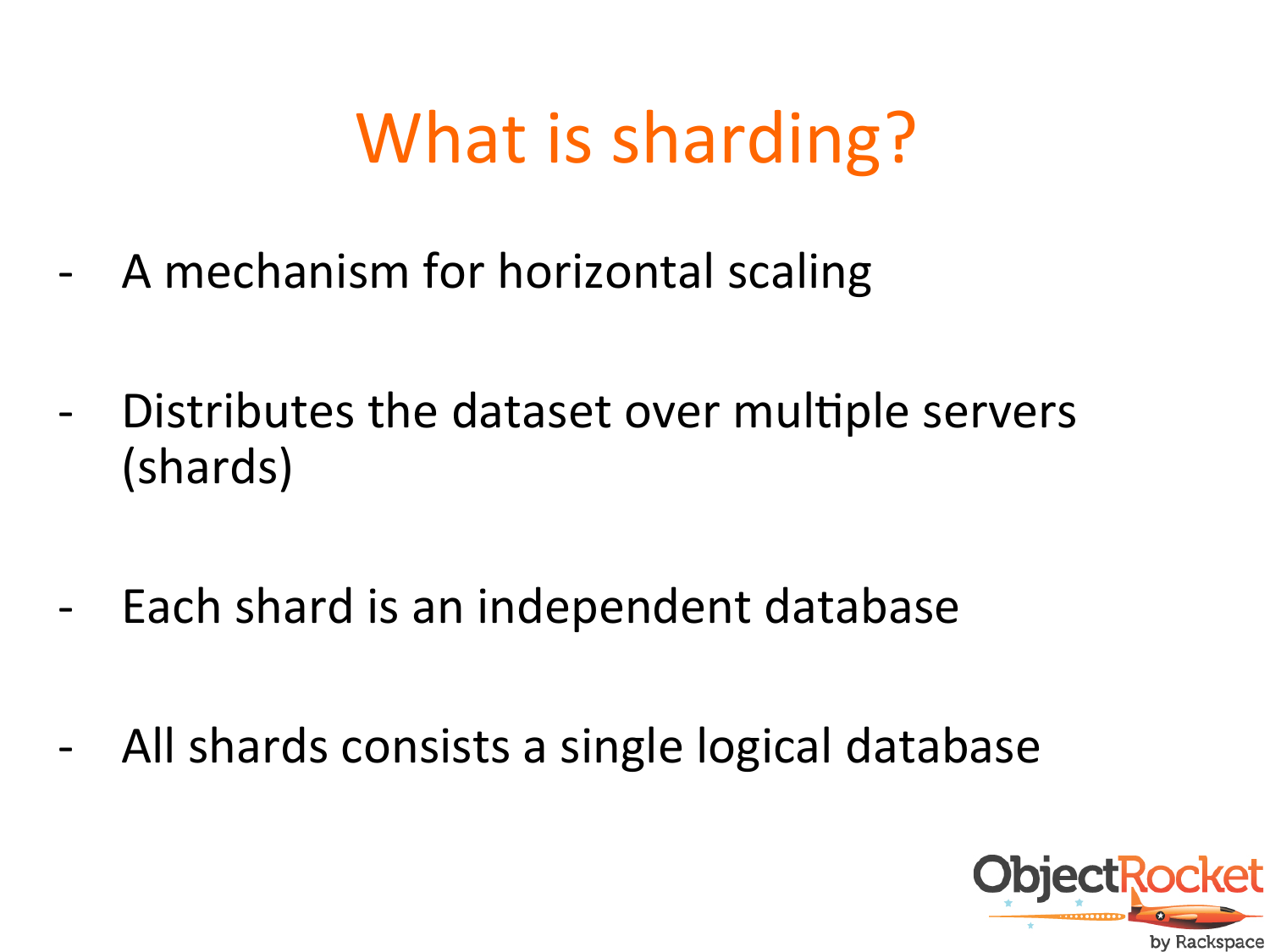## Why Sharding?

- Increases cluster throughput - Read/Write Scaling 

- Reduces costs - Many small servers VS one big box 

Eliminates HW and SW hard limits

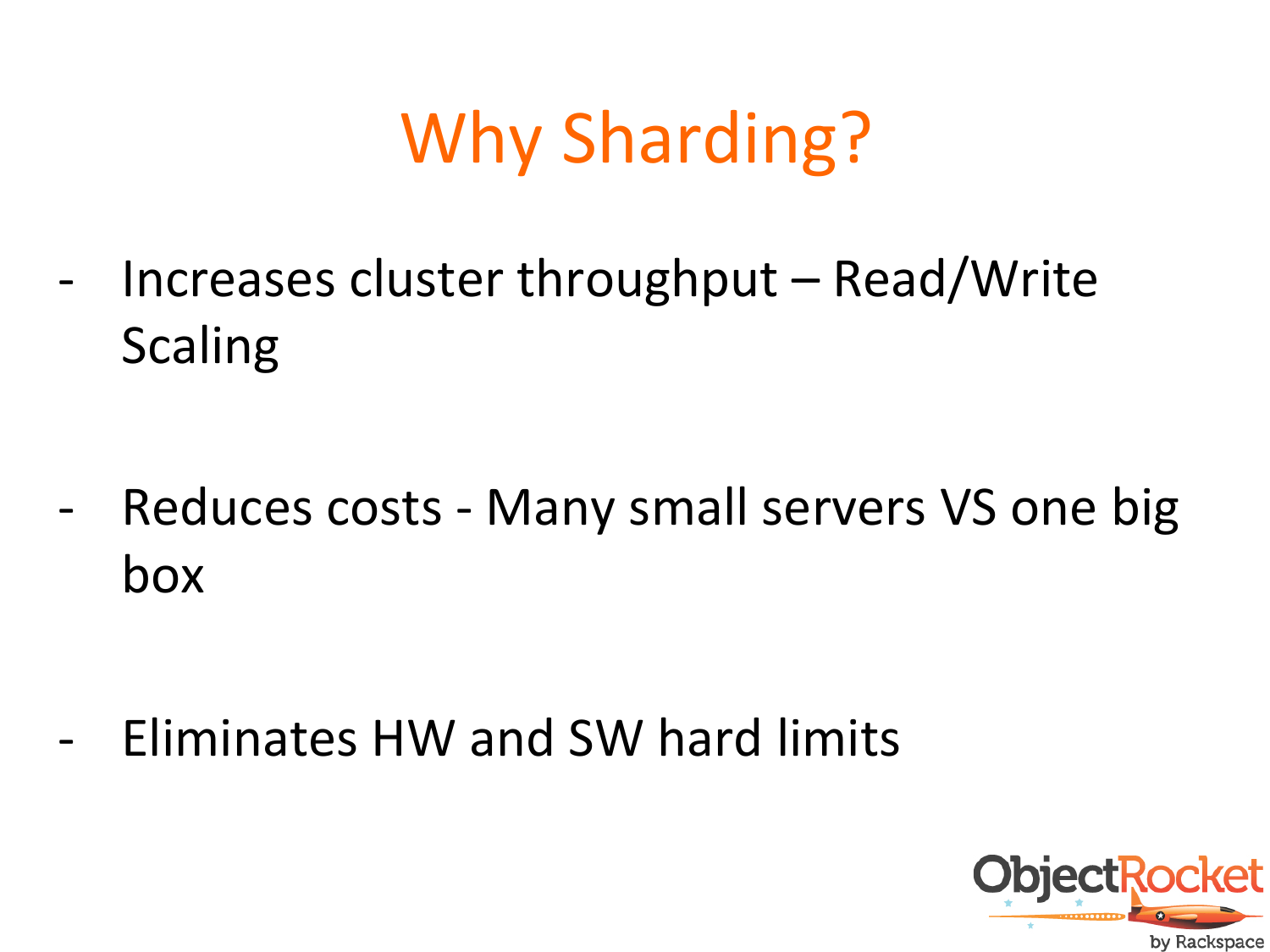## MongoDB Sharding

- Consists of three elements: Shards, Config Servers and Mongos
- Shards: Hold the cluster data, databases, collections, documents (Data nodes)
- Config Servers: Hold the cluster metadata, map the cluster architecture.
- Mongos: Serve all drivers requests. Route each request to a shard or shards (Router nodes)

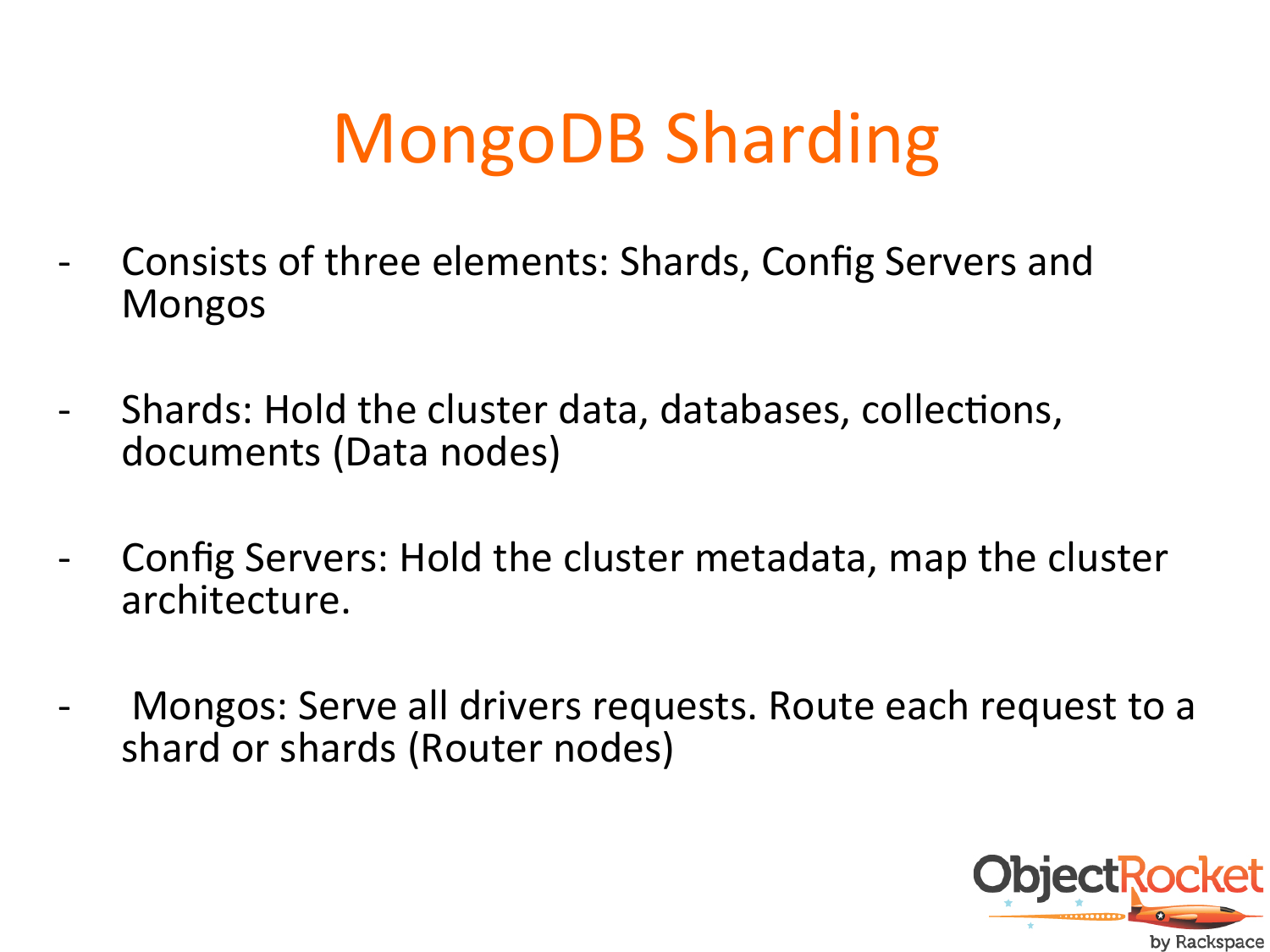

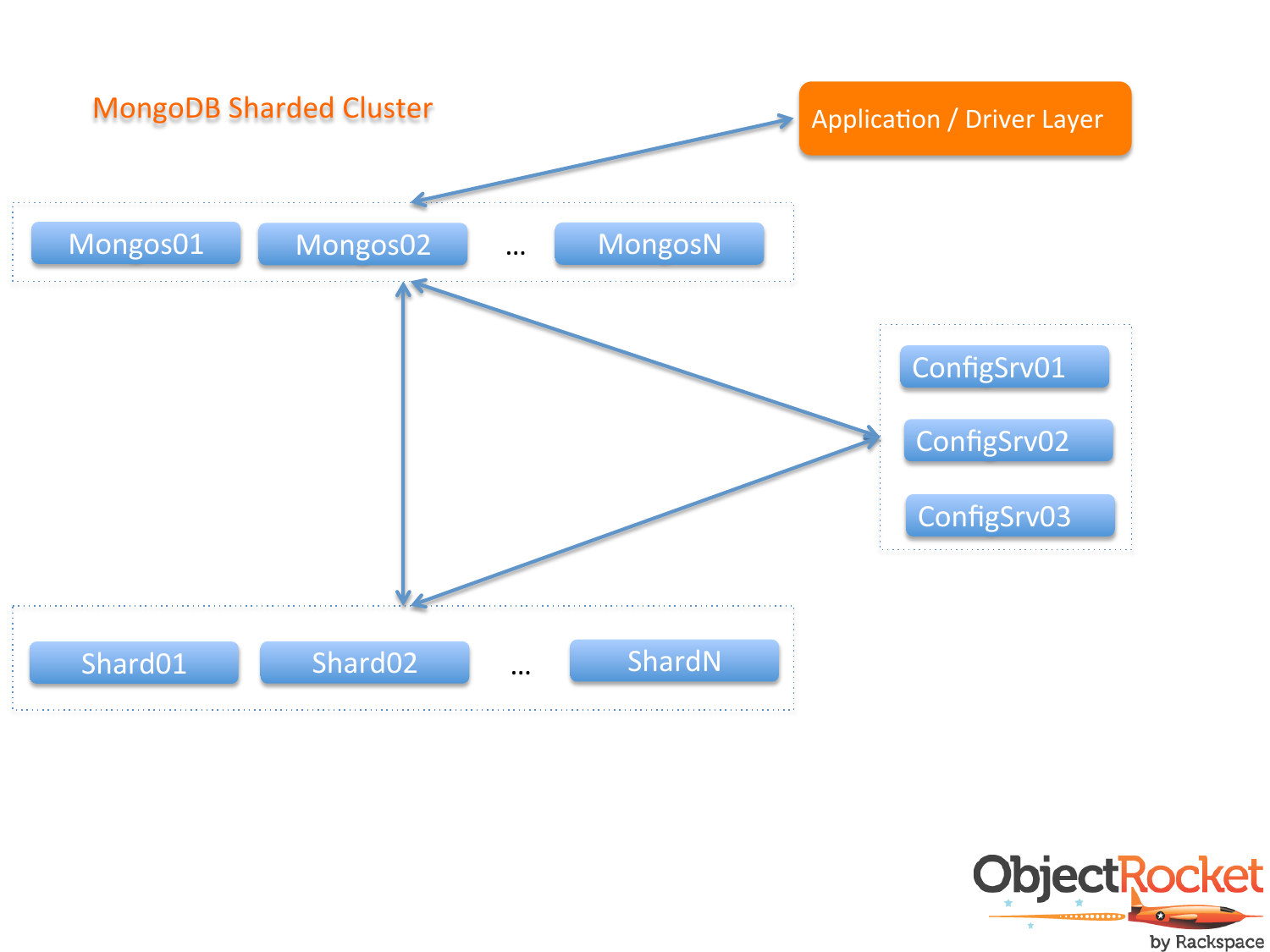## How Sharding works?

- Range partitioning per collection (chunks)
- Shard key to define chunks (field(s))
- Chunks are "metadata" on the config servers
- Chunks can move, split and merge

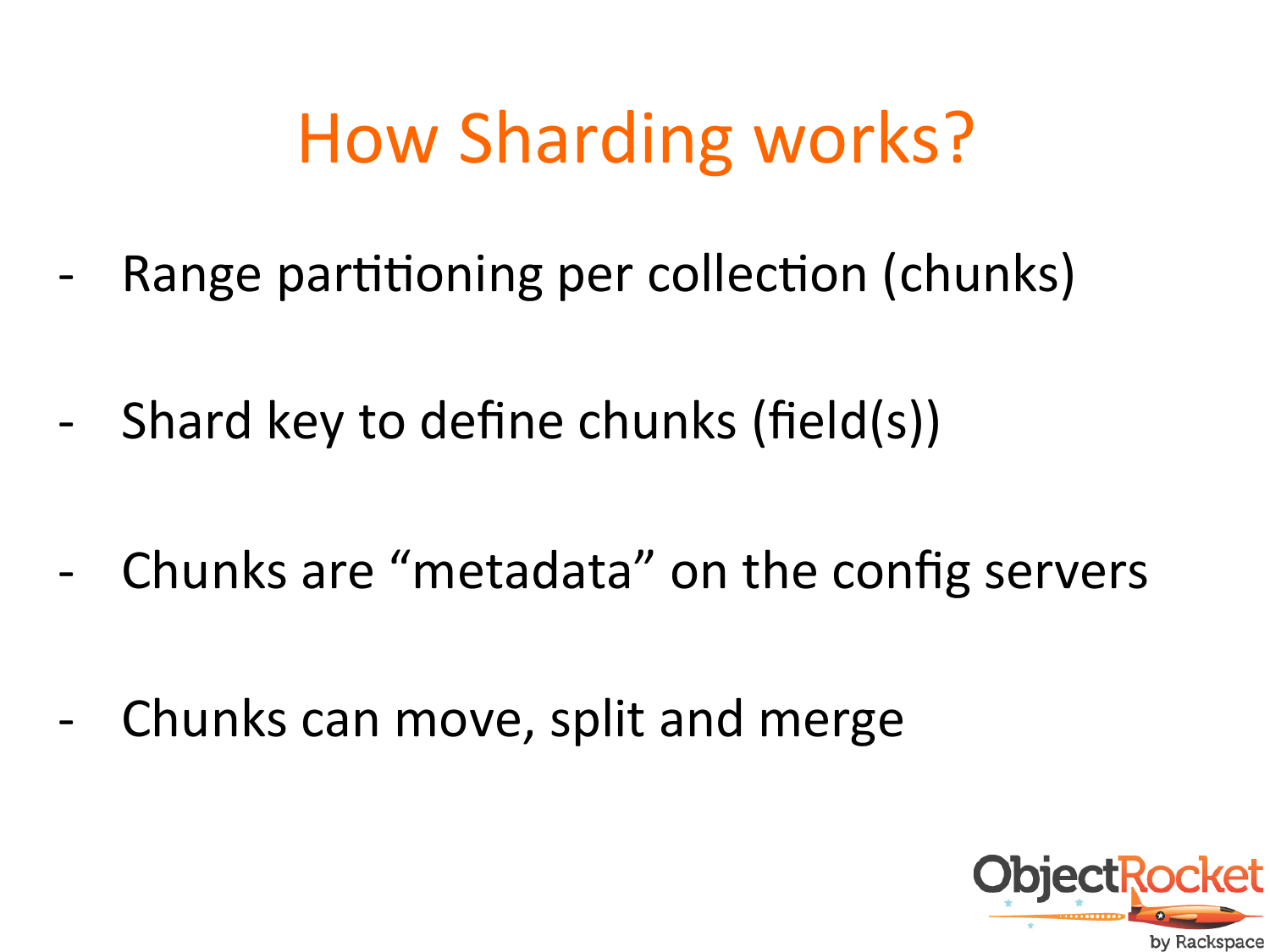### How Sharding works? - Example

{ "name" : "Angelina", "surname" : "Jolie", "position" : "Windows Eng.", "phone" : "555-5555" } { "name" : "Emma", "surname" : "Stone", "position" : "Windows Eng.", "phone" : "555-5555" }  $\{$  "name" : "Charlize", "surname" : "Theron", "position" : "Linux Eng.", "phone" : "555-5555" }  $\{$  "name" : "Olivia", "surname" : "Wilde", "position" : "Linux Eng.", "phone" : "555-5555"  $\}$ { "name" : "Jessica", "surname" : "Alba", "position" : "Sr Linux Eng.", "phone" : "555-5555" }  $\{$  "name" : "Scarlett", "surname" : "Johansson", "position" : "Sr Windows Eng.", "phone" : "555-5555" }  $\{$  "name" : "Megan", "surname" : "Fox", "position" : "Networks Eng.", "phone" : "555-5555" }  $\{$  "name" : "Mila", "surname" : "Kunis", "position" : "Sr Networks Eng.", "phone" : "555-5555" } { "name" : "Natalie", "surname" : "Portman", "position" : "Database Eng", "phone" : "555-5555" } { "name" : "Anne", "surname" : "Hathaway", "position" : "Sr Database Eng", "phone" : "555-5555" }

- Collection employees for an IT company
- Shard key "position"

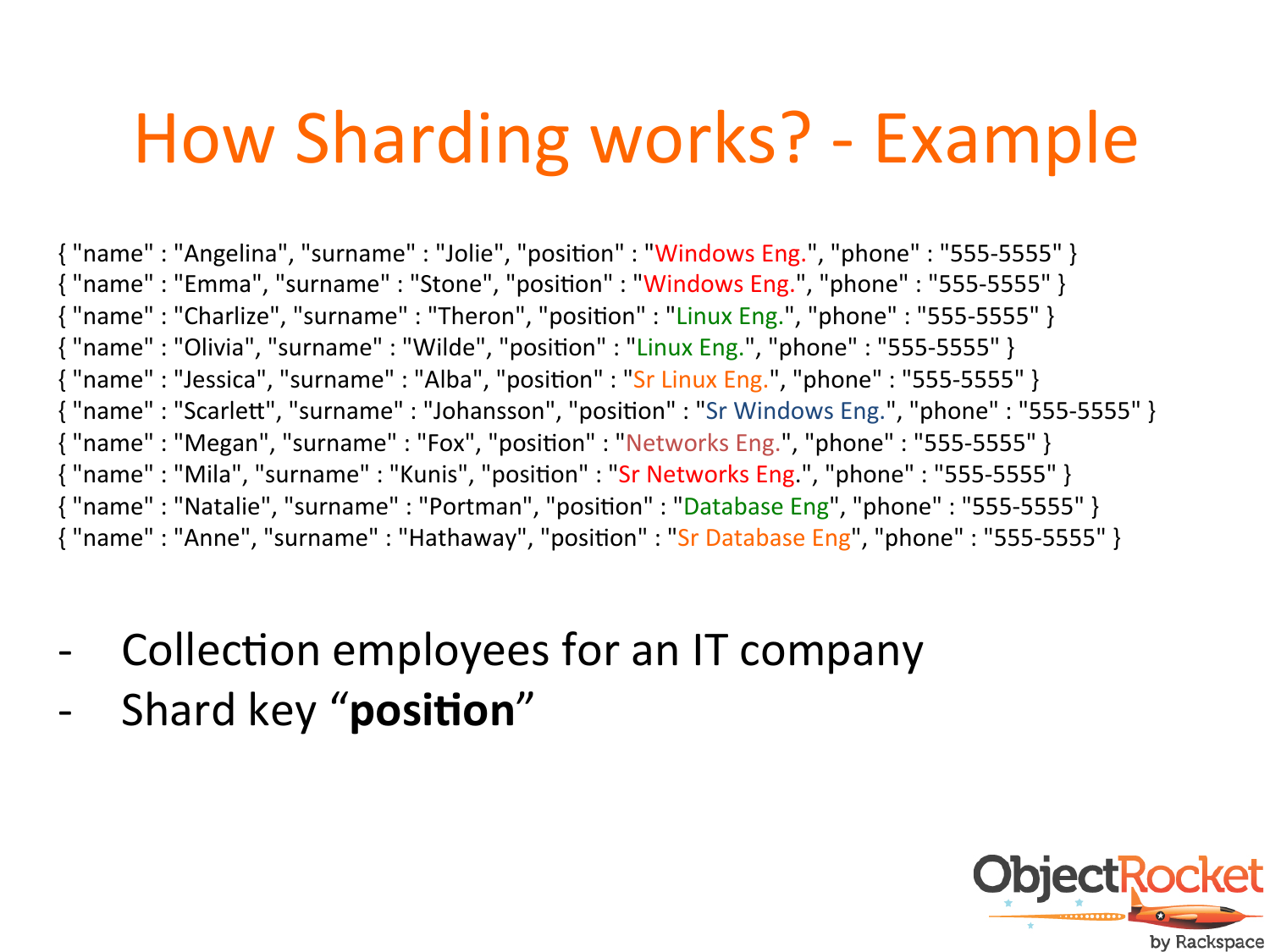## How Sharding works? - Example

 $\{$  "min" :  $\{$  "position" :  $\{$  " $\sf Sminkey$ " :  $\{$   $\}$ , "max" :  $\{$  "position" : "Database Eng"  $\}$ , "shard": "Shard01" }

 $\{$  "min" :  $\{$  "position" : "Database Eng" }, "max" :  $\{$  "position" : "Sr Database Eng"  $\}$ , "shard" : "Shard01"  $\}$ 

{ "min" : { "position" : "Sr Database Eng" }, "max" : { "position" : "Windows Eng." }, "shard" : "Shard02" }

 $\{$  "min" :  $\{$  "position" : "Windows Eng." }, "max" :  $\{$  "position" :  $\{$  "\$maxKey" : 1  $\}$  }, "shard" : "Shard02" } 

- Lower/upper bound and shard (server)

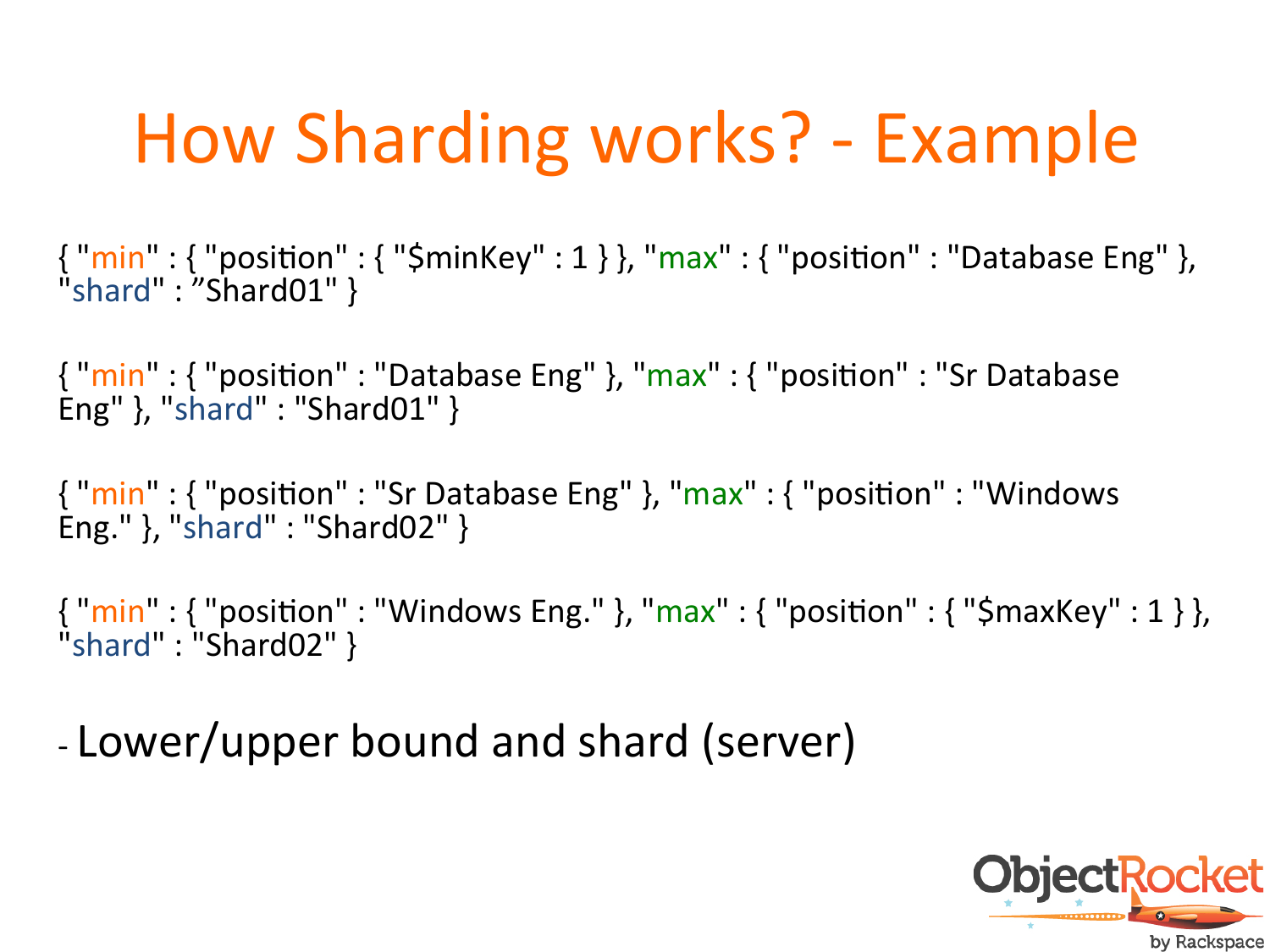#### Choose a shard key

- High Cardinality
- Not Null values
- Immutable field(s)
- Not Monotonically increased fields

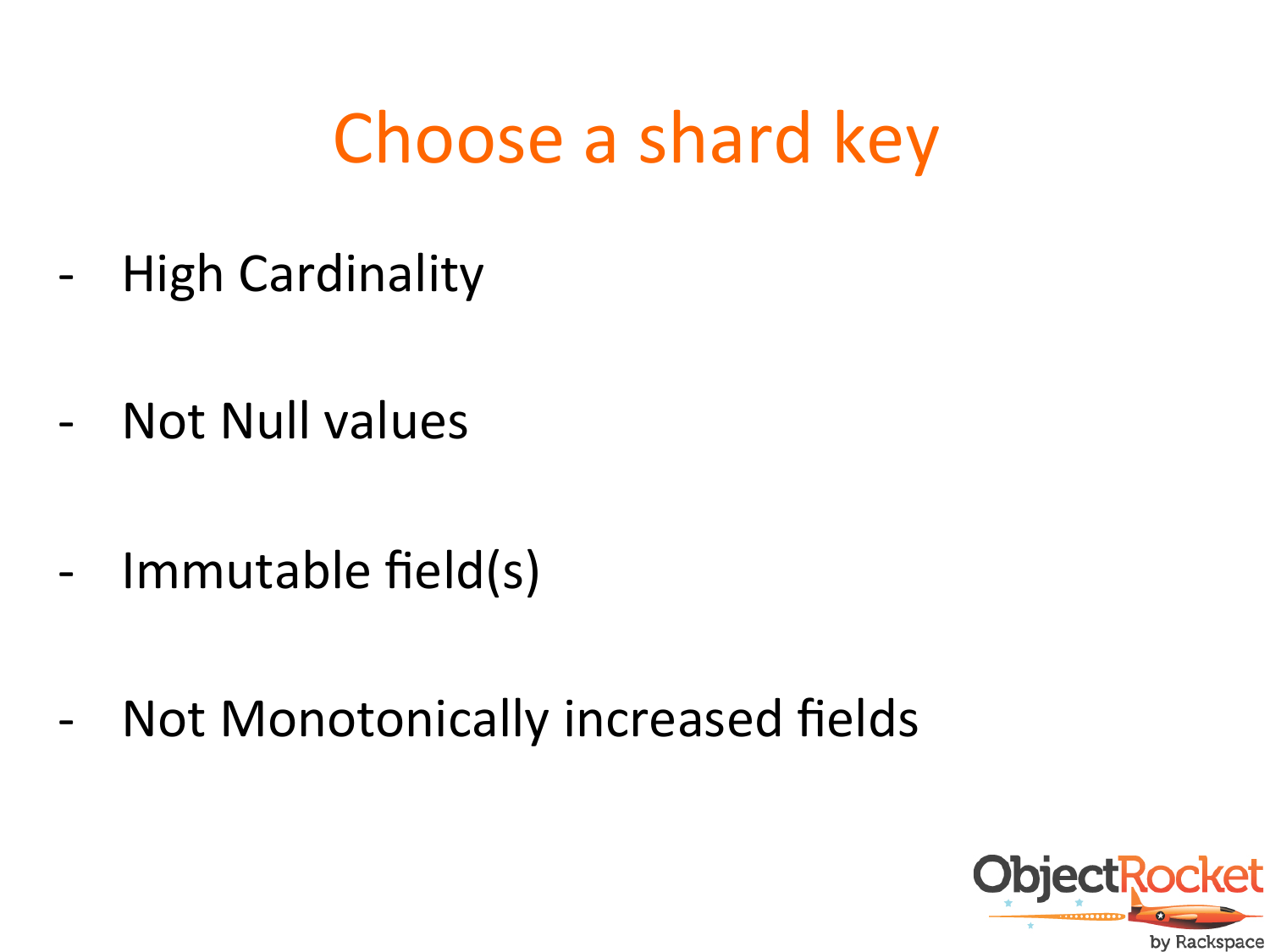#### Choose a shard key

- Even read/write distribution
- Even data distribution
- Read targeting
- Read locality

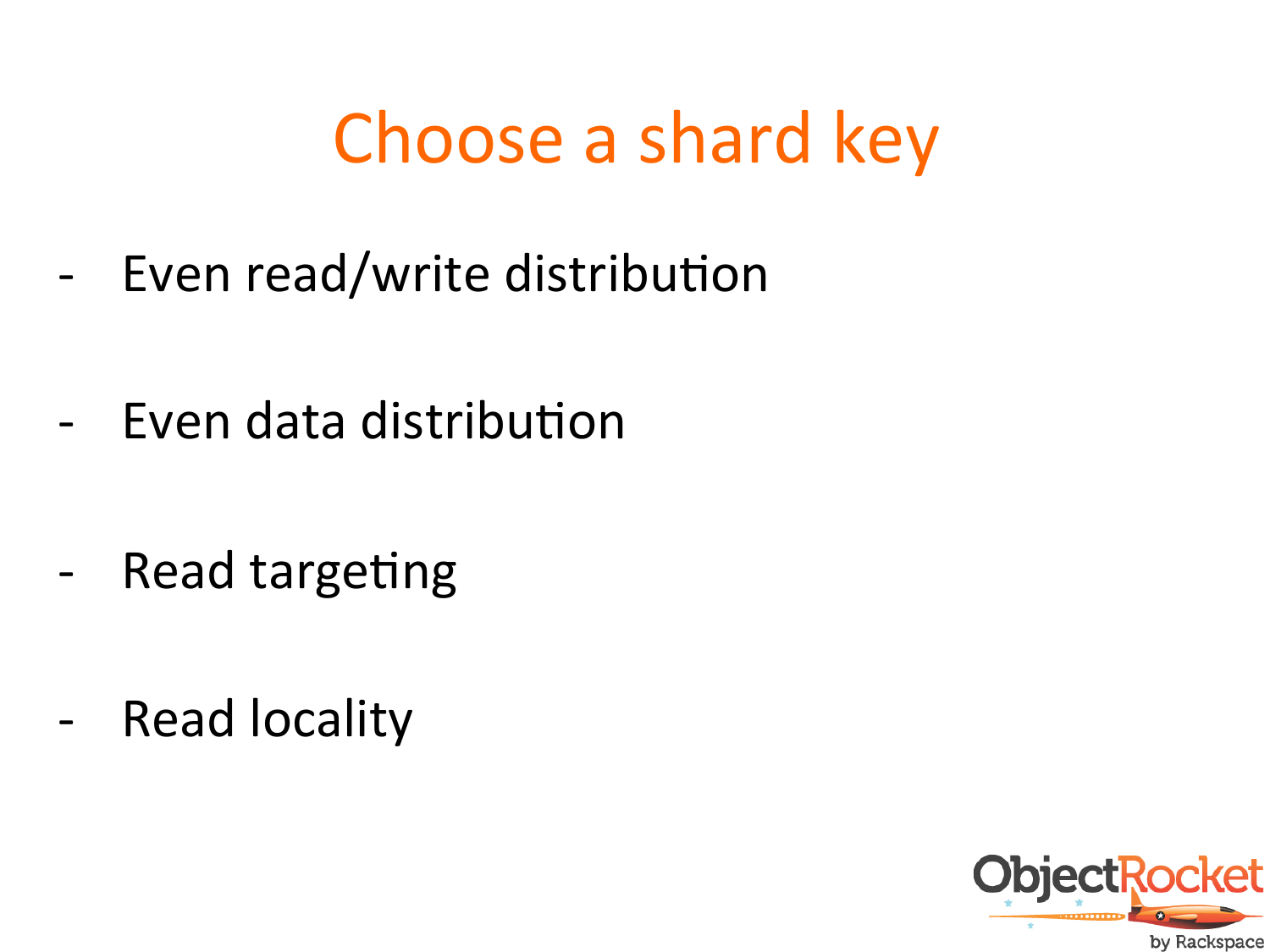#### Choose a shard key

- Hashed shard keys for randomness
- Compound shard keys for cardinality
- Unique indexes are good
- { id:"hashed"} scales writes

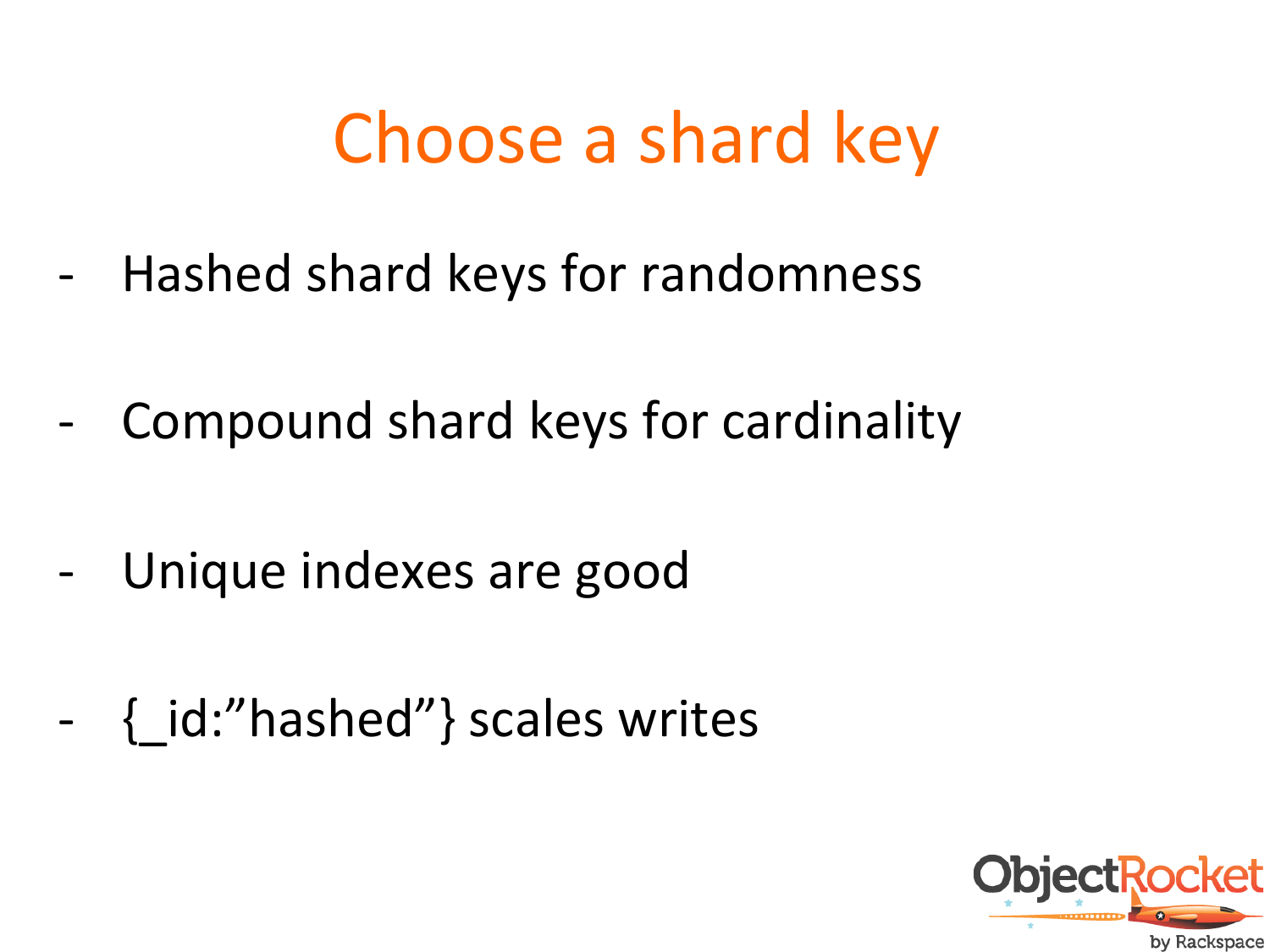### Limitations of Sharding

Unique indexes – Just one...

Initial collection size  $-$  Avoid collections  $>$  256G, hard limit is a function of key and chunk size, for 64MB chunk/512B key is more than 1TB

Number of documents per chunk (250K)

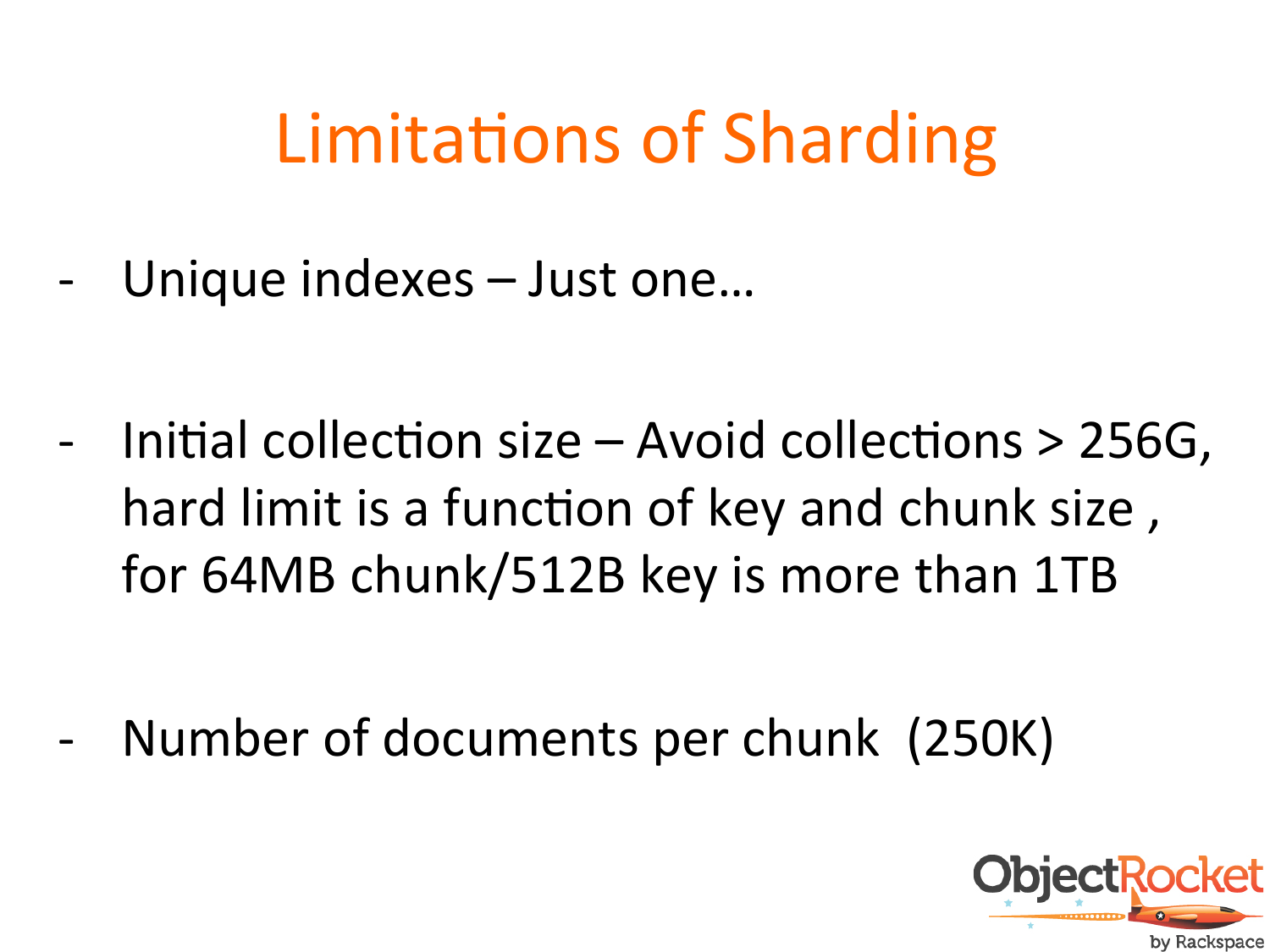#### Limitations of Sharding

Shard key size  $<$  512 bytes

- Multikey, text, geo indexes are prohibited

- Some operations won't run (for example group, db.eval(), Sisolated, Ssnapshot, geoSearch)

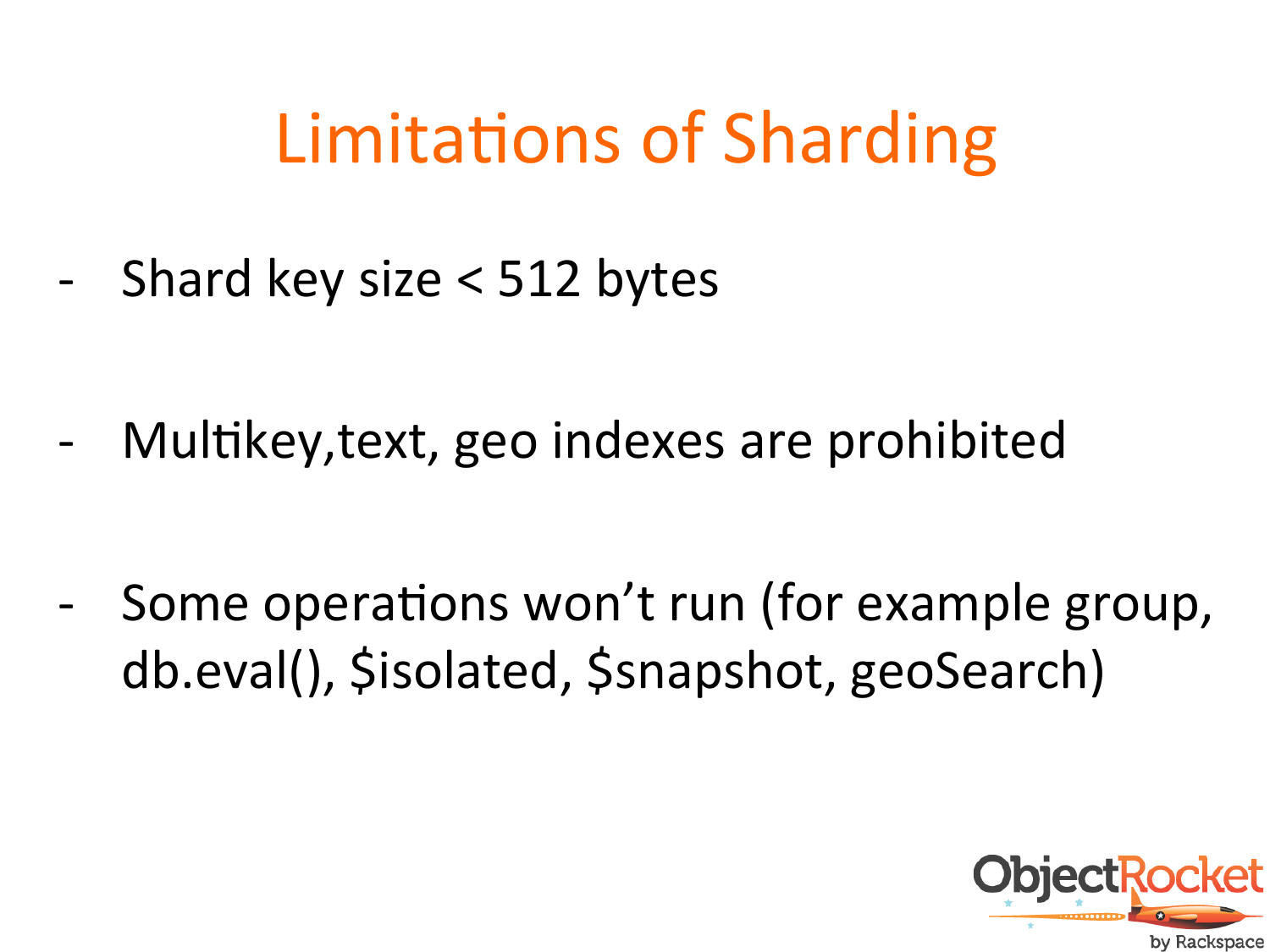## "Sharding" – Other players

- Application level sharding
- Mysql (MaxScale, Fabric,...)
- ElasticSearch (Hash-based)
- Cassandra (Ring topology)

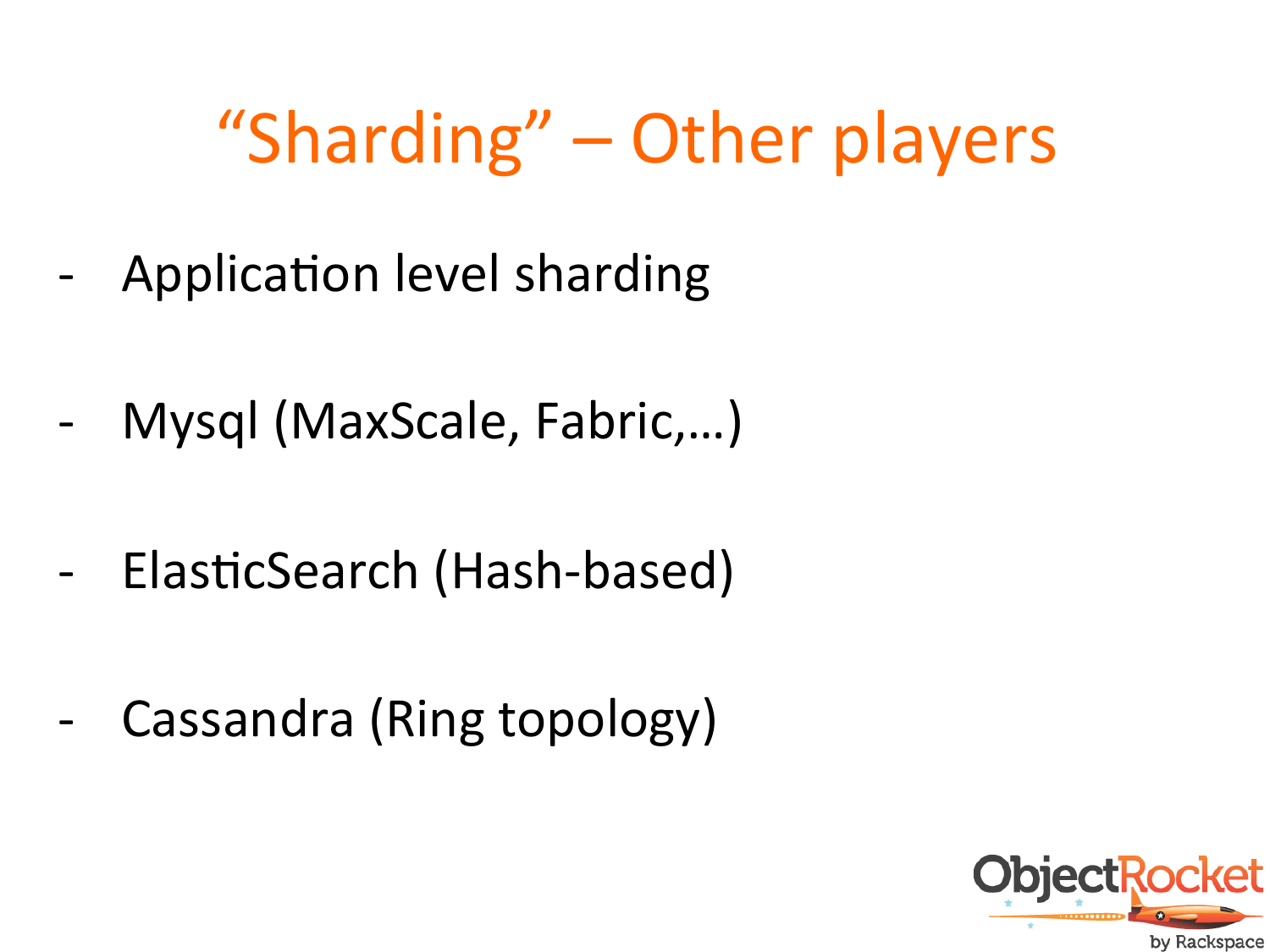#### Contact

www.objectrocket.com www.rackspace.co.uk/objectrocket/mongodb antonios.giannopoulos@rackspace.co.uk 

**We are hiring!** (DevOps, DBAs and more) http://objectrocket.com/careers